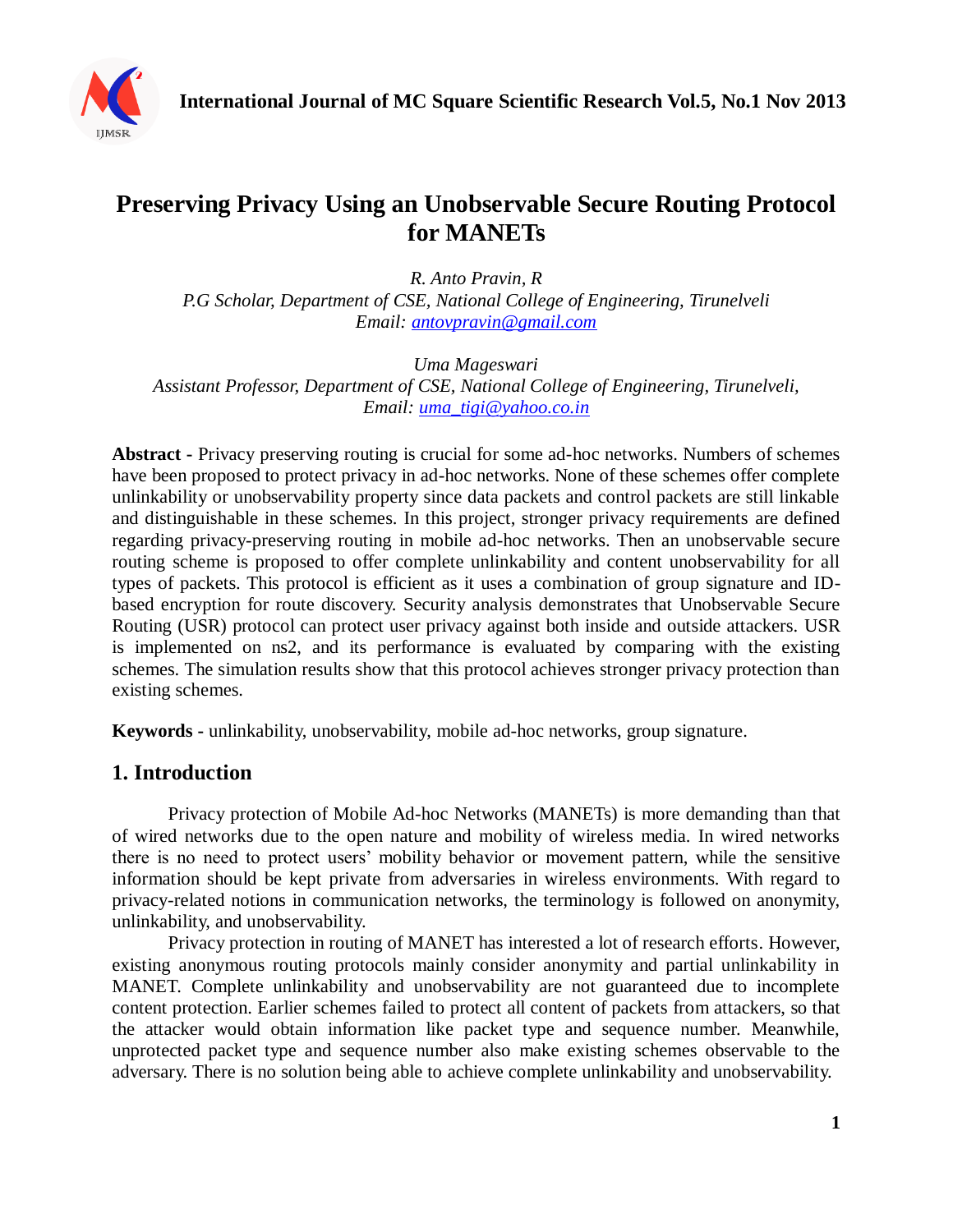

Unfortunately, unlinkability alone is not enough in hostile environments like battlefields as important information like packet type is still available to attackers. In this case, it is preferable to make the traffic content completely unobservable to outside attackers. However, this is far from an easy task because it is extremely difficult to hide information on packet type and node identity. Another drawback of most previous schemes is that they rely heavily on public key cryptography.

Unobservability is further refined into two types: 1) Content Unobservability, refers to no useful information can be extracted from content of any message; 2) Traffic Pattern Unobservability, refers to no useful information can be obtained from source-destination patterns of message traffic. This project will focus on content unobservability. In this project, an efficient privacy-preserving routing protocol is proposed so that it achieves content unobservability by employing anonymous key establishment based on group signature. The unobservable routing protocol is then executed in two phases. First, a key generation process is performed to construct session keys. Then an unobservable route discovery process is executed to find a route to the destination. The contributions of this project include: 1) a thorough analysis of existing anonymous routing schemes is provided and demonstrated their vulnerabilities. 2) a routing protocol is proposed, (ie) the first unobservable routing protocol for ad-hoc networks, which achieved stronger privacy protection over network communications. 3) detailed security analysis and comparison between this scheme and other related schemes are presented in the project. 4) The project is implemented on ns2 and evaluated its performance by comparing it with the standard implementation of AODV in ns2.

# **2. Related Work**

A number of anonymous routing schemes have been proposed for ad hoc networks, and they provide different level of privacy protection.

ANODR [1] was the first one to provide anonymity and unlinkability for routing in adhoc networks. Based on onion routing for route discovery, ANODR used one-time public/private key pairs to achieve anonymity and unlinkability, but unobservability of routing messages was not considered in its design. ASR [2], ARM [3], AnonDSR [4] and ARMR [5] also used one-time public/private key pairs to achieve anonymity and unlinkability. ASR was designed to achieve stronger location privacy than ANODR, which ensured nodes on route have no information on their distance to the source/destination node. ARM was considered to reduce computation burden on one-time public/private key pair generation. ARMR used one-time pubkic keys and bloom filter to establish multiple routes for MANETs.

Besides one-time public/private key pairs, SDAR [6] and ODAR [7] used long-term public/private key pairs at each node for anonymous communication. Those schemes are more scalable to network size, but required more computation effort.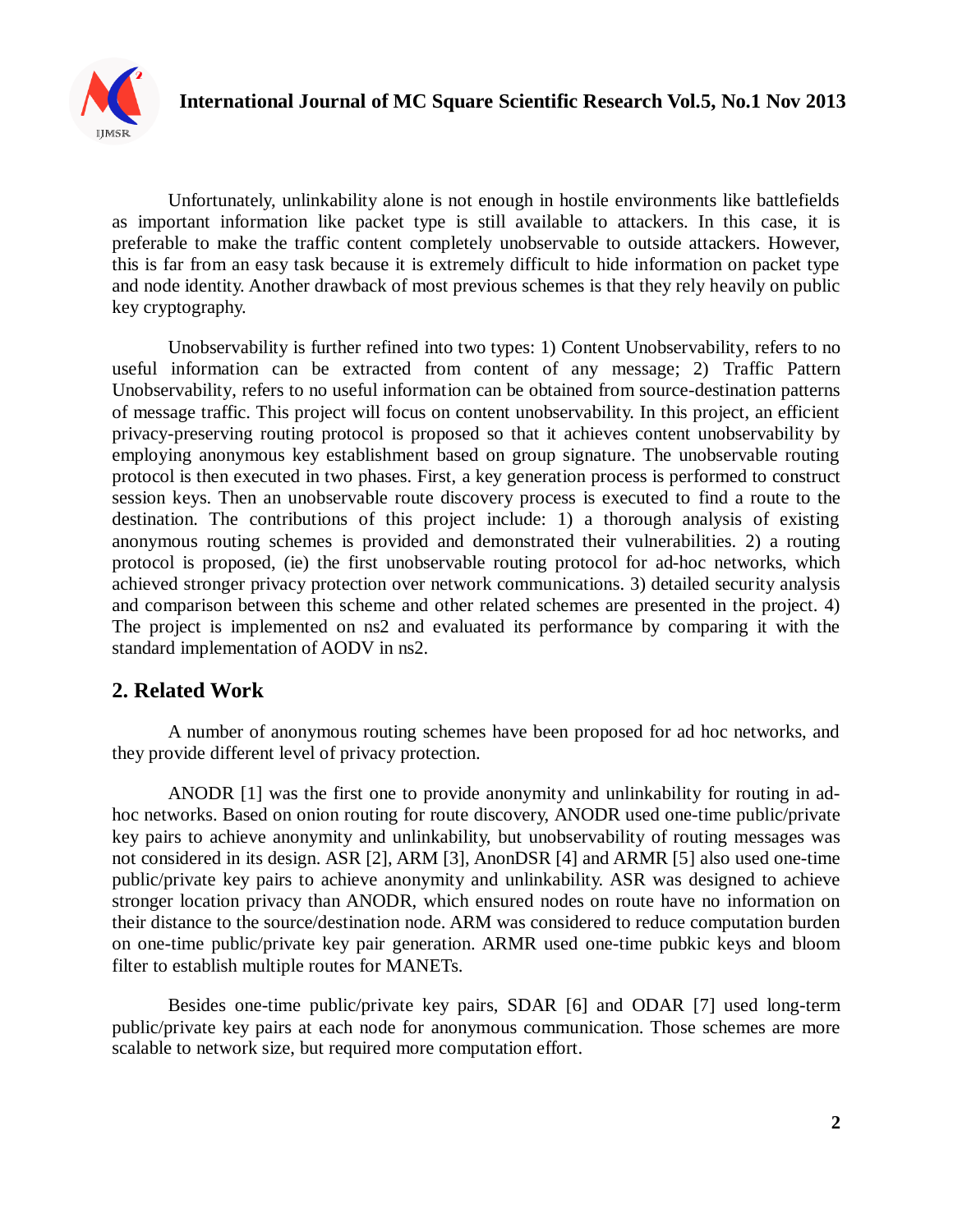

MASK [8] was based on a special type of public key cryptosystem, to achieve anonymous communication in MANET. MASK required a trusted authority to generate sufficient pairs of secret points and corresponding pseudonyms as well as cryptographic parameters. The ALARM [9] used public key cryptography and the group signature to preserve privacy. The group signature had a good privacy preserving feature in that everyone can verify a group signature but cannot identify who is the signer. But ALARM still leaked out lot sensitive privacy information. Similar to ALARM, PRISM [10] also employs location information and group signature to protect privacy in MANETs.

To summarize, public key cryptosystems had a preferable asymmetric feature, and it is well-suited for privacy protection in MANET. As a result, most anonymous routing schemes proposed for MANET make use of public key cryptosystems to protect privacy. However, existing schemes provide only anonymity and unlinkability, while unobservability is never considered.

## **3. An Unobservable Routing Scheme**

In this section, an efficient unobservable routing scheme is presented for ad-hoc networks. In this protocol, both control packets and data packets look random and indistinguishable from dummy packets for outside adversaries. In order to support both broadcast and unicast, a group key and a pair wise key are needed. As a result, the protocol comprised of two phases: anonymous trust establishment and unobservable route discovery.

#### **3.1Assumptions, System Setup and Attack Model**

**Assumptions:** The group signature scheme in [11] and the ID-based encryption scheme in [12] are used in implementing this protocol. Both the group signature scheme and the ID-based scheme are based on pairing of elliptic curve groups of order of a large prime, so that they have the same security strength as the 1024-bit RSA algorithm.

**System Setup:** An ad hoc network consists of n nodes. In this network, all nodes have the same communication range, and each node can move around within the network. A node can communicate with other nodes within its transmission range, and these nodes are called its neighbors. For nodes outside of one's transmission range, one has to communicate via a multihop path. Assume the ad hoc network is all connected, and each node has at least one neighbor. Nodes do not use physical addresses like MAC addresses in data frames to avoid being identified by others. Instead, they set their network interfaces in the promiscuous mode to receive all the MAC frames that can be detected in the neighborhood.

**Attack Model:** With regard to the adversary model, assume a global adversary that is capable of monitoring traffic of the entire ad-hoc network. The adversary can monitor and record size of each packet sent over the network, and analyzes them to obtain information on who is the source or the destination of packets, who is communicating with whom etc. However, the adversary cannot launch wormhole attacks [13] to attract a large amount of network traffic. As a result, the adversary intends to break the privacy properties.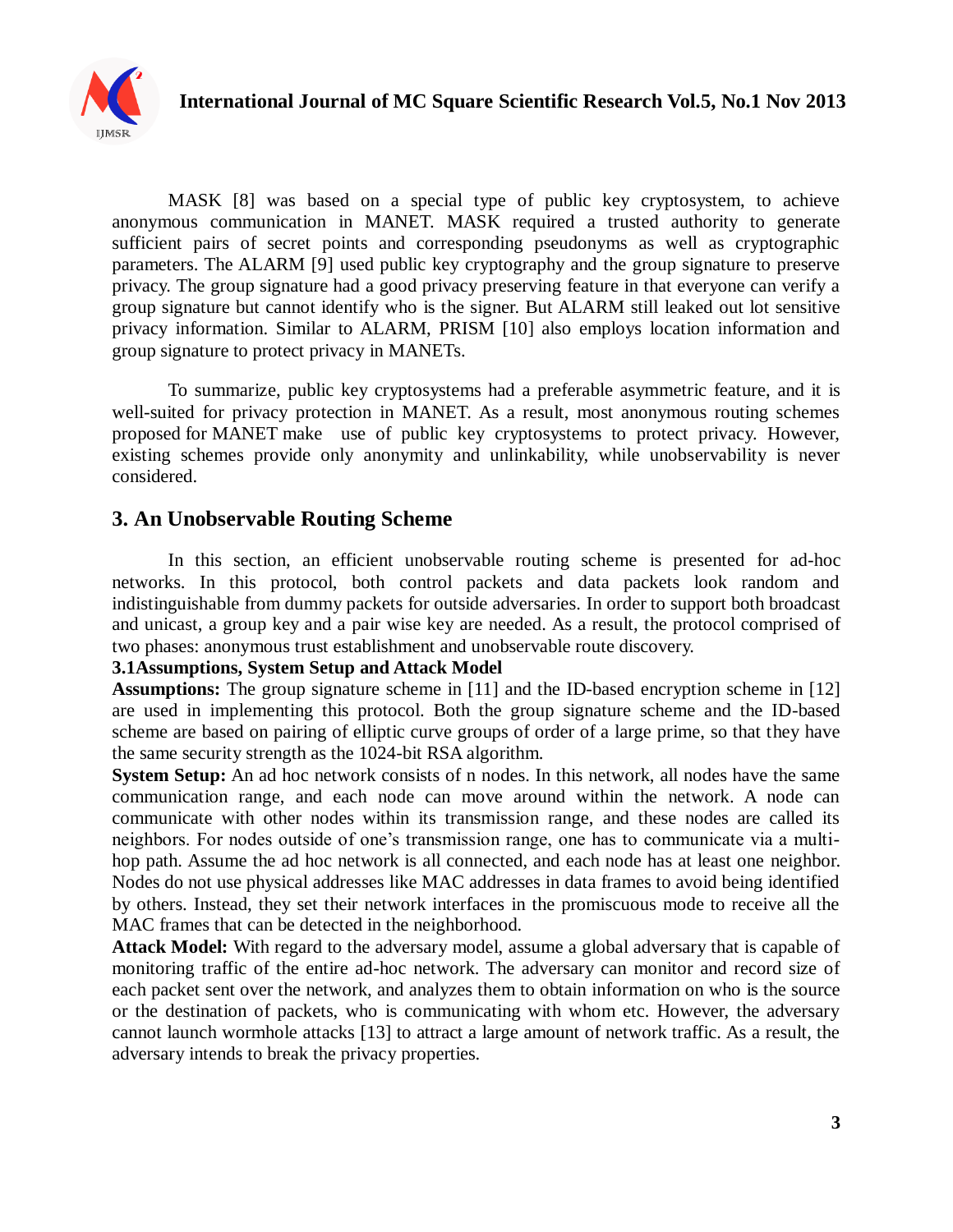

#### **3.2 The Unobservable Routing Scheme**

The unobservable routing scheme comprises of two phases: anonymous key establishment as the first phase and the route discovery process as the second phase. In the first phase, each node employs key establishment to anonymously construct a set of session keys with each of its neighbors. Then under protection of these session keys, the route discovery process can be initiated by the source node to discover a route to the destination node. Notations used in the description of the scheme is listed in the Table I.



**Figure 1:** Anonymous key establishment

1) **Anonymous Key Establishment:** Suppose there is a node *S* with a private signing key *gskS* and a private ID-based key *KS* in the ad-hoc network, and it is surrounded by a number of neighbors within its power range. Following the anonymous key establishment procedure, *S* does the following:

(1) S generates a random number  $rS \in Z^*q$  and computes  $rSP$ , where P is the generator of G1. It then computes a signature of  $rSP$  using its private signing key  $gskS$  to obtain  $SIGgskS (rSP)$ . Anyone can verify this signature using the group public key *gpk* . It broadcast within its neighborhood.

(2) A neighbor X of S receives the message from S and verifies the signature in that message. If the verification is successful, X chooses a random number  $rX \in Z^*q$  and computes XP. X also computes a signature using its own signing key *gskX*. X computes the session key, and replies to  $\overline{\phantom{a}}$ 

computes a signature using its own signing key *gskX*. *X* computes the session key, and replies to *S* with message  $(rXP, SIGgskX(rSP | rXP), EkSX(\vec{k} | rSP | rXP))$ , where  $\vec{k} X^*$  is X's local broadcast \_ key.

(3) Upon receiving the reply from X, S verifies the signature inside the message. If the signature is valid, s proceeds to compute the session key between X and itself as kSX = H2(rSrXP). *S* also

generates a local broadcast key  $\overline{k}S^*$ , and sends to its neighbor X to inform X about the established local broadcast key.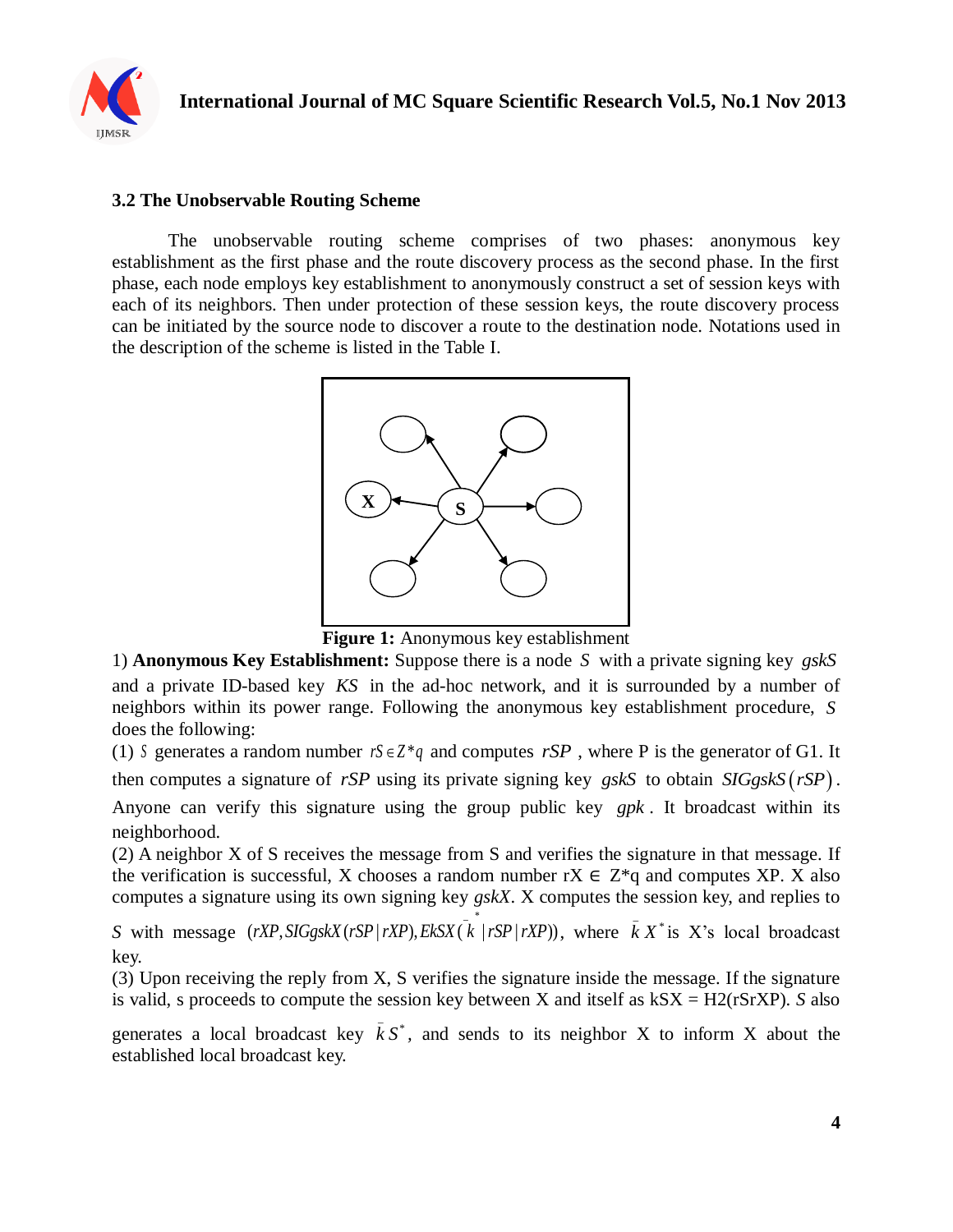

(4) X receives the message from S and computes the same session. It then decrypts the message

to get the local broadcast key  $\bar{k}S^*$ . \_

 Figure 1 illustrates the anonymous key establishment process. As a result of this phase, a pairwise session key kSX is constructed anonymously, which means the two nodes establish the key without knowing who the other party is. Meanwhile, node S establishes a local broadcast key *kS\*,* and transmits it to all its neighbors.

#### **Table I: Notations A***-* A node in the ad hoc network, and its real identity **s***-* The master secret key owned by the key server **q***-* A 170-bit prime number **P***-* Generator of the elliptic curve group G1 **Hi**(\*)- Secure one-way hash functions,  $i = 1, 2$ . **gskA***-* Node *A*'s private group signature key **Gpk***-*The public group signature verification key **KA**- Node *A*'s private ID-based key which is  $s \cdot H1(A)$ **EA(\*)-**ID-based encryption using *A*'s public key **kA\*-** A local broadcast key within *A*'s neighborhood **kAX***-* A pairwise session key shared between *A* and *X* **Nym***A-* The pseudonym only valid within *A*'s neighborhood **Nym***AX-* The pseudonym shared between *A* and X

2) **Privacy-Preserving Route Discovery:** This phase is a privacy-preserving route discovery process based on the keys established in previous phase. Suppose there is a node S (source) intending to find a route to a node D (destination), and S knows the identity of the destination node D.

**Route Request (RREQ):** S chooses a random number rS, and uses the identity of node D to encrypt a trapdoor information that only can be opened with D's private ID-based key, which yields *ED*(*S,D, rSP*). S then selects a sequence number seqno for this route request, and another random number NS as the route pseudonym. To achieve unobservability, S chooses a nonce NonceS and calculates a pseudonym as  $NymS = H3(^{-}kS^{*}|NonceS)$ . Each node also maintains a temporary entry in his routing table, where seqno is the route request sequence number, Prev RNym denotes the route pseudonym of previous hop, Next RNym is the route pseudonym of next hop, Prev *hop* is the upstream node and Next hop is the downstream node along the route. As any node does not know the real identity of its upstream or downstream node the entry maintained by S is (*seqno,−,NS,−, −)*.

Upon receiving the route request message from S, A tries all his session keys shared with all neighbors to see which one matches the received Nym*S*. In this example, A is not the destination and his trial fails, so he acts as an intermediate node. A generates a nonce NonceA and a new route pseudonym NA for this route. At the end, A prepares and broadcast the message to all its neighbors. Other intermediate nodes do the same as A does.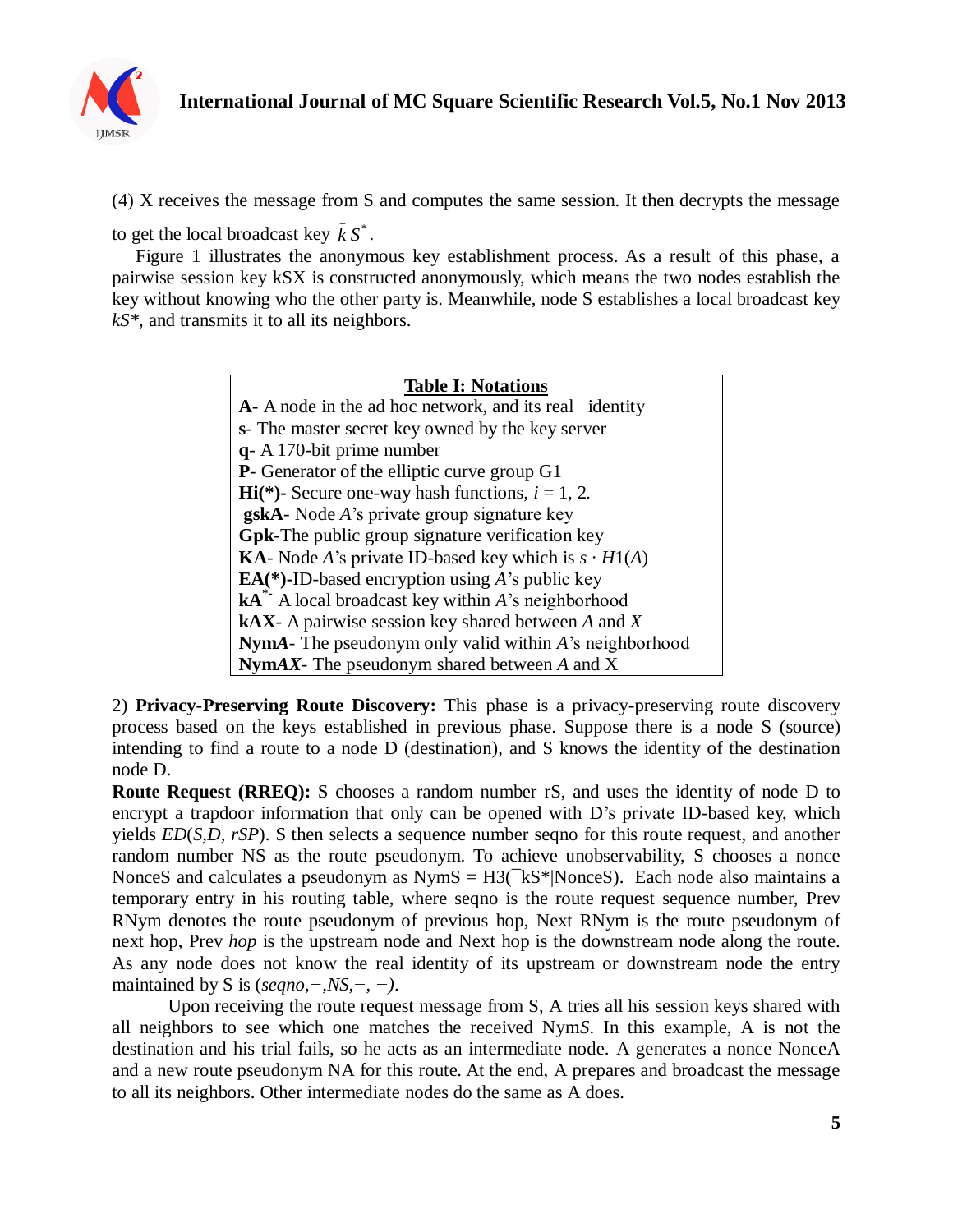

Likewise, D finds out the correct key. After decrypting the ciphertext, D records route pseudonyms and the sequence number into his route table. Then D successfully decrypts *ED*(*S,D, rSP*) to find out he is the destination node.

**Route Reply (RREP):** After node D finds out he is the destination node, he starts to prepare a reply message to the source node. For route reply messages, unicast instead of broadcast is used to save communication cost. D chooses a random number rD and computes a ciphertext *ES*(*D, S, rSP, rDP*) showing that he is the valid destination capable of opening the trapdoor information. A session key is computed for data

protection. Then he generates a new pair wise pseudonym between C and him. At the end, using the pair wise session key kCD, he computes and sends the following message to C:

When C receives the above message from D, he identifies who is the sender of the message by evaluating the equation  $NymCD = H3(kCD/NonceD)$ . So he uses the right key kCD to decrypts the ciphertext, then he finds out which route this RREP is related to according to the route pseudonym NC and seqno. C then searches his route table and modifies the temporary entry (seqno,NB,NC,B,−) into (seqno,NB,NC,B,D). At the end, C chooses a new nonce NonceC, computes  $NymBC = H3(kBC|NonceC)$ , and sends the message to B. Other intermediate nodes perform the same operations as C does.

S decrypts the ciphertext using the right key kSA *a*nd verifies that *ES*(*D, S, rSP, rDP*) is composed faultlessly. Now S is ensured that D has successfully opened the route request packet, and the route reply is really originated from the destination node D. S also computes the same session key as D does. Till now, S has successfully found a route to the destination node D, and the route discovery process is finished with success. S then finds and modifies his temporary route table entry.

#### **3) Unobservable Data Packet Transmission:**

After the source node S successfully finds out a route to the destination node D, S can start unobservable data transmission under the protection of pseudonyms and keys. Data packets from S must traverse A, B, and C to reach D. The data packets sent by S take the following format (DATA denotes the packet type):

 Upon receiving the above message from S, A knows that this message is for him according to the pseudonym NymSA*.* After decryption using the right key, A knows this message is a data packet and should be forwarded to B according to route pseudonym NS. Hence he composes and forwards the following packet to B. The data packet is again forwarded by other intermediate nodes until it reaches the destination node D. At the end, the following data packet is received by D:

### **4. Security And Privacy Analysis**

In this section, issues on anonymity, unlinkability, and unobservability against the global adversary are discussed who can continuously monitor the whole network.

**Anonymity**: User anonymity is implemented by group signature which can be verified without disclosing one's identity.

**Unlinkability:** The nonces are only used once and never reused, and so are the pseudonyms. Except the random nonce and the pseudonym, the remaining part of the message, including the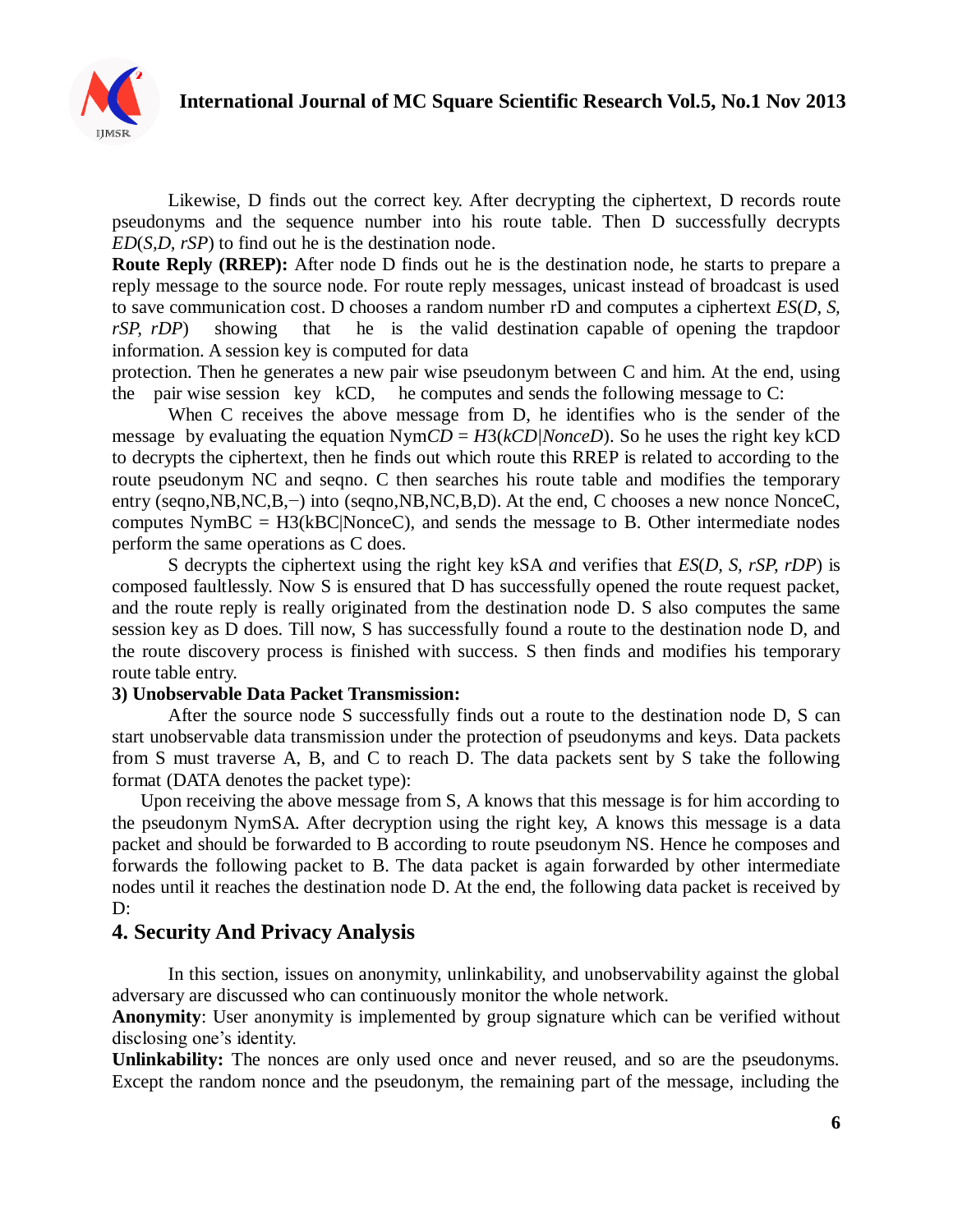

trapdoor information in the RREQ, is decrypted and encrypted at each hop. Hence even for a global adversary who can eavesdrop every transmission within the network, it is impossible for him to find linkage between messages without knowing any encryption key.

**Unobservability:** In USRM, RREQ, RREP and data packets are indistinguishable from dummy packets to a global outside adversary. Meanwhile, nodes involved in the routing procedure are anonymous to other valid nodes.

**Node Compromise:** Node compromise is easy for the adversary and highly possible in ad-hoc networks, hence it is crucial for a privacy-preserving routing protocol to withstand security attacks due to node capture. In this case, privacy information leakage is unavoidable due to secret exposure, while this routing protocol can protect user privacy against serious node compromise.

**Collusion Attacks:** For the colluding insiders, this protocol still offers unobservability. The attackers are able to know: 1) a target node is involved in a route discovery procedure; 2) a target node is the previous hop or the next hop on a path.

**Sybil Attacks:** In the Sybil attack [14], a single node presents multiple fake identities to other nodes in the network. Sybil attacks pose a great threat to decentralized systems like peer-to-peer networks and geographic routing protocols.

# **5. Implementation And Performance Evaluation**

USR protocol requires a signature generation and two point multiplications in the first process. In the route discovery process, each node except the source node and destination node needs one ID-based decryption, while the source node and destination node have to do two IDbased encryption/decryption and two point multiplications.

 The protocol is implemented on ns2, and evaluates their performance by comparing with AODV. In the simulation, 50 nodes are randomly distributed within a network. Mobile nodes are moving in the field according to the random way point model. The local session keys are updated every 40 seconds in the simulation. The performance is evaluated in terms of packet delivery ratio, packet delivery latency, and normalized control bytes.

 According to Figure 2, USR has the highest packet delivery ratio for both types of traffic load compared to AODV. The packet delivery ratio decreases as nodal speed increases and traffic load becomes heavier. From Figure 3, it is clear that USR has the least average delay compared to existing AODV. Figure 4 illustrates the packet loss rate where USR has lesser packet loss compared to that of AODV.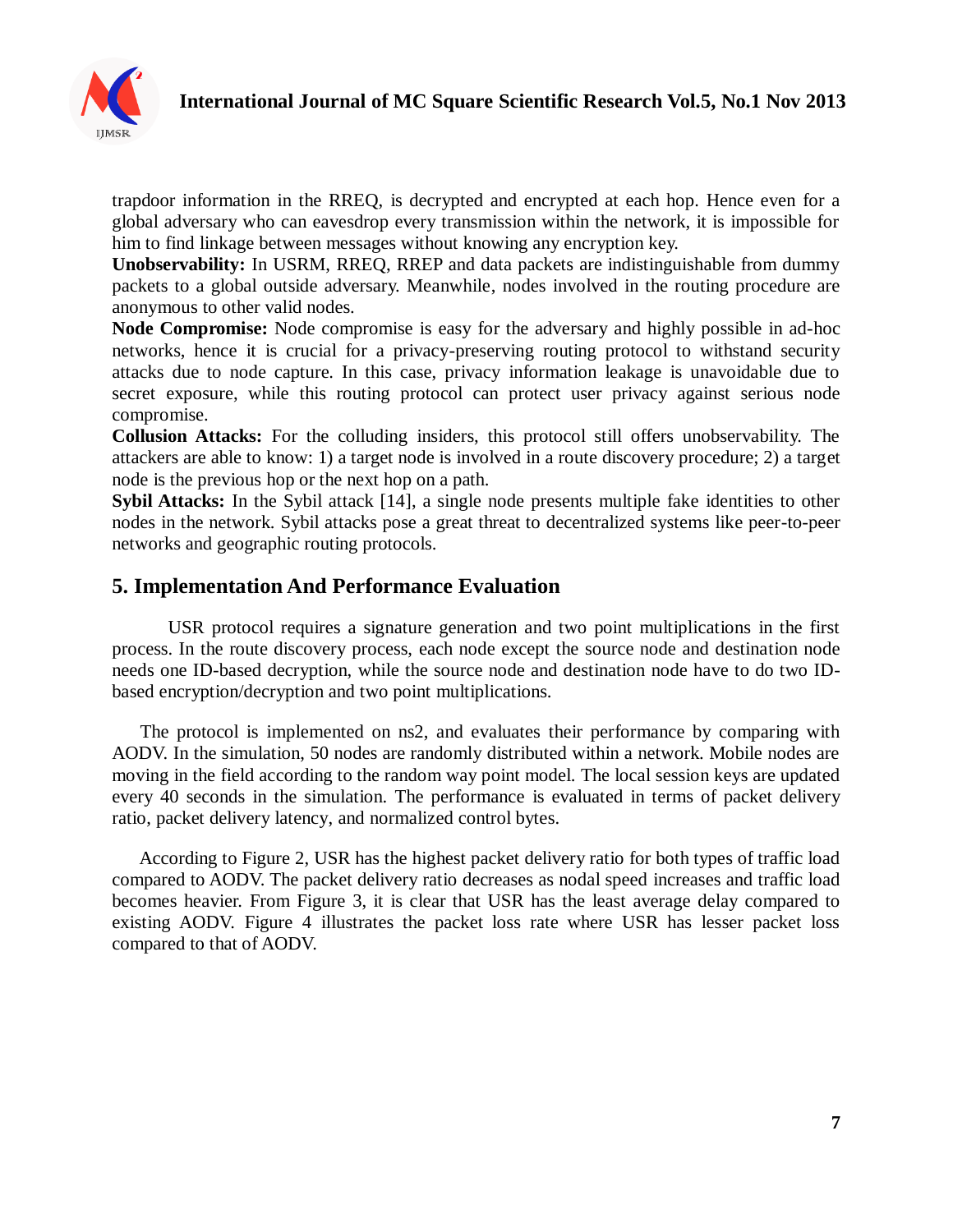



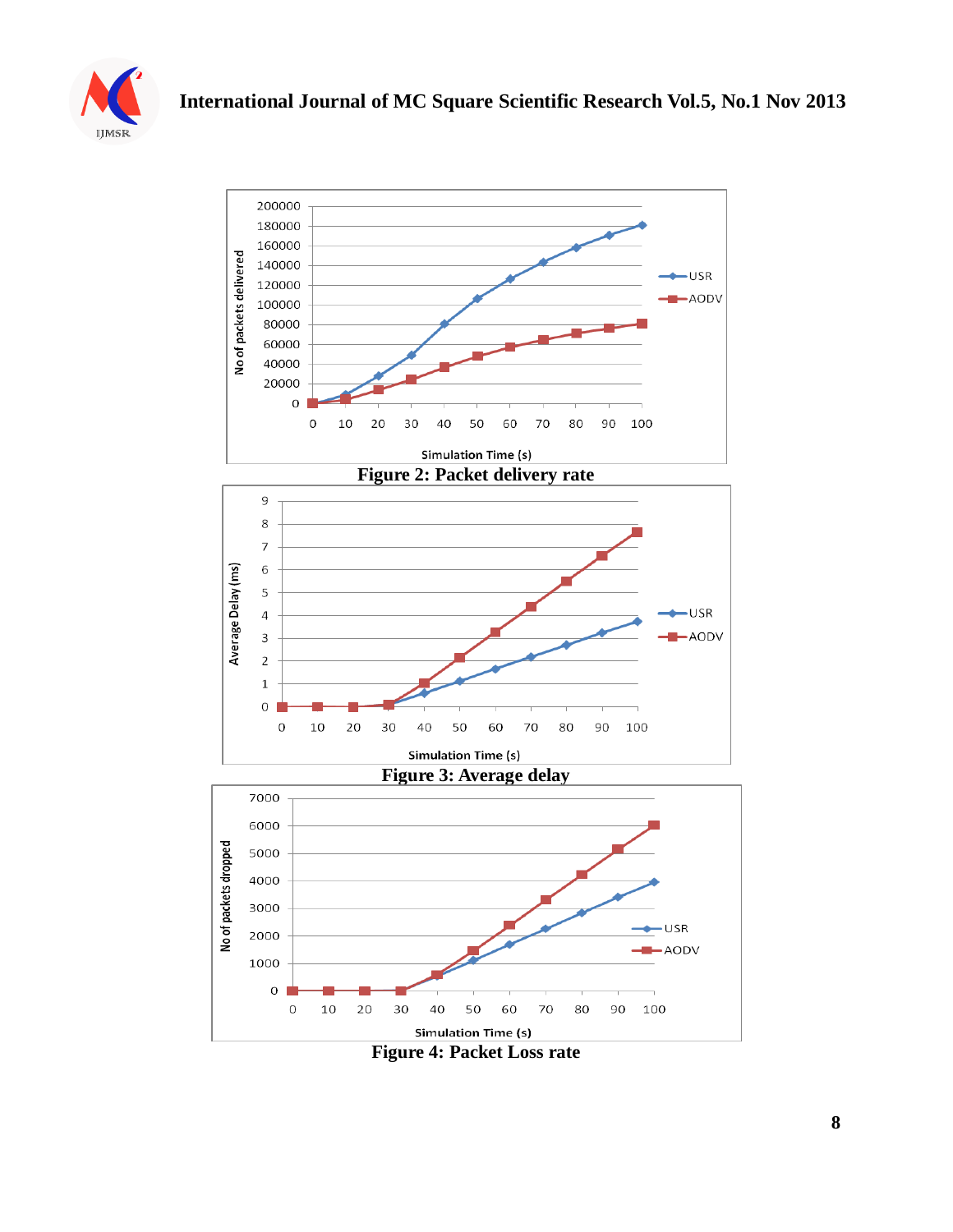

# **6. Conclusion**

In this project, an unobservable routing protocol is proposed based on group signature and ID-based cryptosystem for ad hoc networks. The design offers strong privacy protection complete unlinkability and content unobservability for ad hoc networks. The security analysis demonstrates that this protocol not only provides strong privacy protection, it is also more resistant against attacks due to node compromise. The protocol is implemented on ns2 and examined the performance of USR, which shows that USR has satisfactory performance in terms of packet delivery ratio, latency and normalized control bytes.

### **REFERENCES**

- [1] Kong, J., Hong, X., "ANODR: anonymous on demand routing with untraceable routes for mobile ad-hoc networks" In Proceedings of the 4th ACM international symposium on Mobile ad hoc networking & computing, p 291-302, 2003.
- [2] Zhu, B., Wan, Z., Kankanhalli, M.S., Bao, F., Deng, R. H., "Anonymous secure routing in mobile ad-hoc networks" In Local Computer Networks, 29th Annual IEEE International Conference on, pp. 102-108, 2004.
- [3] Seys, S., Preneel, B., "ARM: Anonymous routing protocol for mobile ad hoc networks" International Journal of Wireless and Mobile Computing, Vol. 3, No. 3, p 145-155, 2009.
- [4] Song, R., Korba, L., Yee, G., "AnonDSR: efficient anonymous dynamic source routing for mobile ad-hoc networks" 2005.
- [5] Dong, Y., Chim, T.W., Li, V.O., Yiu, S.M., Hui, C.K., "ARMR: anonymous routing protocol with multiple routes for communications in mobile ad hoc networks" Ad Hoc Networks, Vol. 7, No. 8, p 1536-1550, 2009.
- [6] Boukerche, A., El-Khatib, K., Xu, L., Korba, L., "SDAR: a secure distributed anonymous routing protocol for wireless and mobile ad hoc networks" In Local Computer Networks, 29th Annual IEEE International Conference on, p 618-624, 2004.
- [7] Sy, D., Chen, R., Bao, L., "Odar: On-demand anonymous routing in ad hoc networks" In IEEE International Conference on Mobile Ad Hoc and Sensor Systems, p 267-276, 2006.
- [8] Zhang, Y., Liu, W., Lou, W., "Anonymous communications in mobile ad hoc networks", In Proceedings IEEE 24th Annual Joint Conference of the IEEE Computer and Communications Societies, Vol. 3, p 1940-1951, 2005.
- [9] El-Defrawy, K., Tsudik, G., "ALARM: anonymous location-aided routing in suspicious MANETs", IEEE Transactions on Mobile Computing, Vol. 10, No. 9, p 1345-1358, 2011.
- [10] El-Defrawy, K., Tsudik, G., "Privacy-preserving location-based on-demand routing in MANETs", IEEE journal on selected areas in communications, Vol. 29, No. 10, 1926-1934, 2011.
- [11] Boneh, D., Boyen, X., Shacham, H., "Short group signatures", In Annual International Cryptology Conference, Springer Berlin Heidelberg, p 41-55, 2004.
- [12] Boneh, D., Franklin, M., "Identity-based encryption from the Weil pairing" In Annual International Cryptology Conference, Springer Berlin Heidelberg, p 213-229,2001.